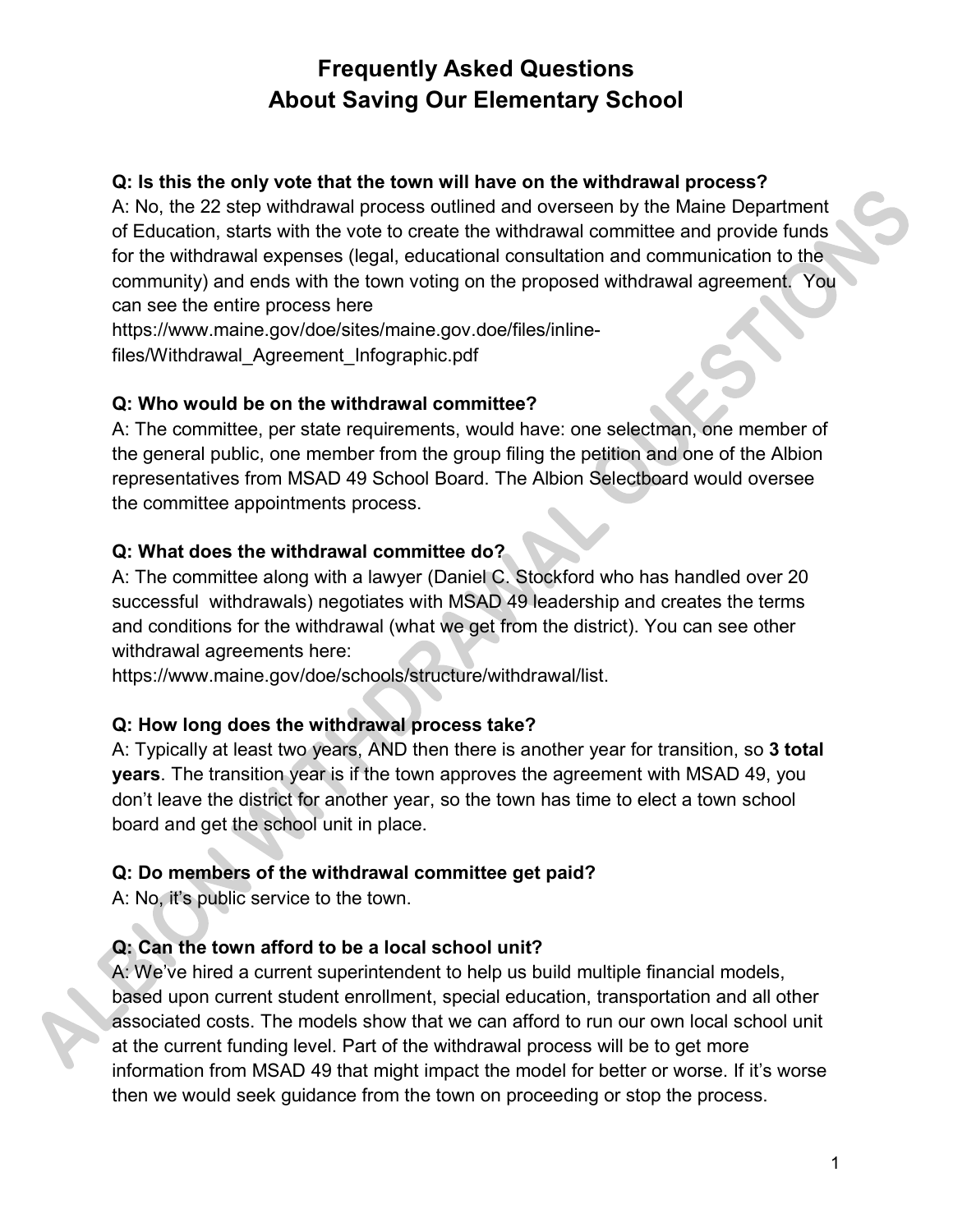### **Q: Who would oversee our local school district?**

A: Albion would have an elected school board (3 members) who would hire (as required by law) a superintendent, typically part time, to run our local school unit. The school would have a teacher/principal. The costs for administration would not be anymore than we fund now for leadership from our local taxes and state subsidy. We would of course welcome and encourage as many of the current teachers to stay in our school as wanted to stay. Teachers are the HEART of any school. Many teachers in Maine are looking to join locally run small schools.

## **Q: Why is the town interested in exploring local control?**

A: Small towns that lose their elementary school, face huge challenges as a town keeping families and attracting families (future residents) to the town. Property and home valuations sink and taxes rise. Keeping our school open (which is the highest academically performing school in MSAD 49) and having school choice options for middle and high school keeps our town intact for current and future residents.

## **Q: Why does MSAD 49 want to close our elementary school?**

A: They want to consolidate all elementary schools as part of the new school construction project to make it easier to run the district and manage one building instead of three.

### **Q: When did the school board vote to close Albion Elementary (as well as Fairfield Primary and Clinton schools)?**

A: On March 18th 2021, the board voted, and Albion School Board Members voted against the motion.

### **Q: Why are we holding the vote to investigate leaving MSAD 49 now?**

A: The school district will hold a vote this coming November to accept the state funds for the new school and also see how much local voters will raise to pay for the new school. If we do not start the withdrawal process BEFORE the district wide vote, we cannot make a solid legal claim for withdrawing.

### **Q: What if the Albion referendum on June 10th 2022** *does not pass***?**

A: If our referendum fails to pass, MSAD49 will move to close our school as soon as they can. After the Albion school is closed, it would be almost impossible to reopen it as a school. Our town will be forever changed, and not for the better.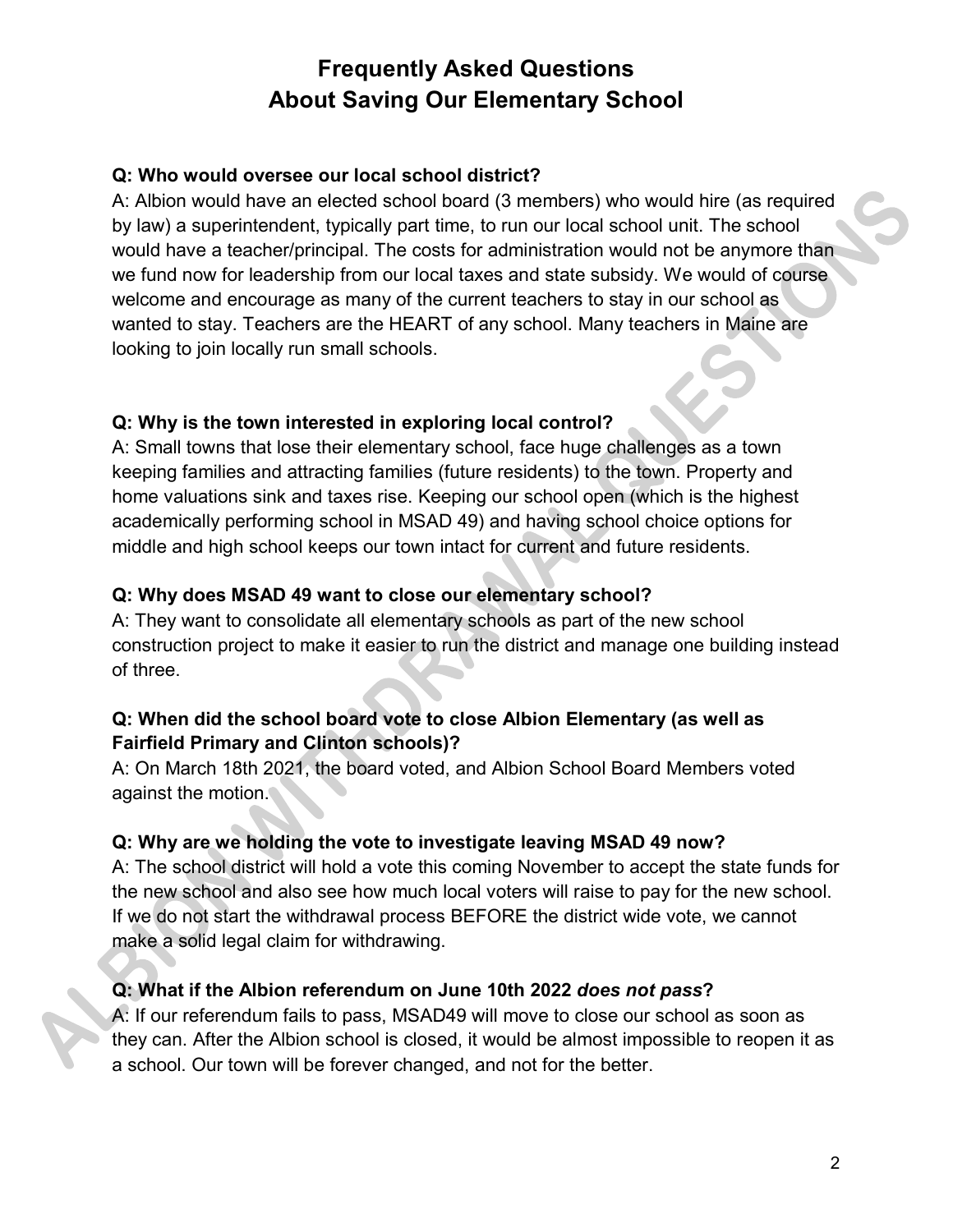### **Q: Is the Albion School unsafe or in bad shape?**

A: No, while the building is not new Albion's Code Enforcement Officer, Select Board Chair, Principal, and consulting superintendent toured the facility several weeks ago and found a school (inside) in great repair, bright, and very conducive to learning. Additionally the Albion CEO reviewed the architectural study that was done several years ago and didn't find the level of concerns that were raised in that report.

### **Q: Will taxpayers get a large cost saving with the proposed new school consolidation?**

A: No, not without laying off staff or canceling more programs at all schools. Staff make up 85% of any school budget. Buildings and transportation make up the rest. The savings that the MSAD 49 talks about is about not paying to maintain old buildings, by having a new building, but even with state funding of the new school, the district will still have to purchase land and raise money (amount not yet known) for aspects of the new school.

### **Q: What about transportation if we have our own local school district?**

A: Typically all withdrawal agreements include providing means for the new or old district to provide busing/transportation for students. Additionally if we had school choice, we would have agreements with the public schools or state approved academies (Erskine, etc.) for transportation. When school choice is offered by a town, typically the town's school district arranges for transportation.

### **Q: How might this impact my property taxes?**

A: An increase in property taxes for education (70%+ of every property tax bill) will continue to go up if we stay in MSAD 49, unless they have mass staff reductions at all schools and cut more programs. Currently MSAD 49 is running the district at almost the lowest level of spending, so cutting more staff and programs would negatively impact students. If we have local control, we have more input and accountability for any future local tax increases. We are faced with two options, we can send our local tax dollars out of our town and lose the benefits of having our own elementary school, or we can keep our tax dollars in our town and have options that will benefit students, residents, and property owners. Finally if we run our own school district we will have more control over how our local tax dollars are spent.

### **Q: What about special education for Albion students?**

A: All school districts are responsible for providing services to enrolled students that ensure that children with disabilities are identified for timely evaluation and if eligible, provide appropriate services in the least restrictive setting. The state provides additional